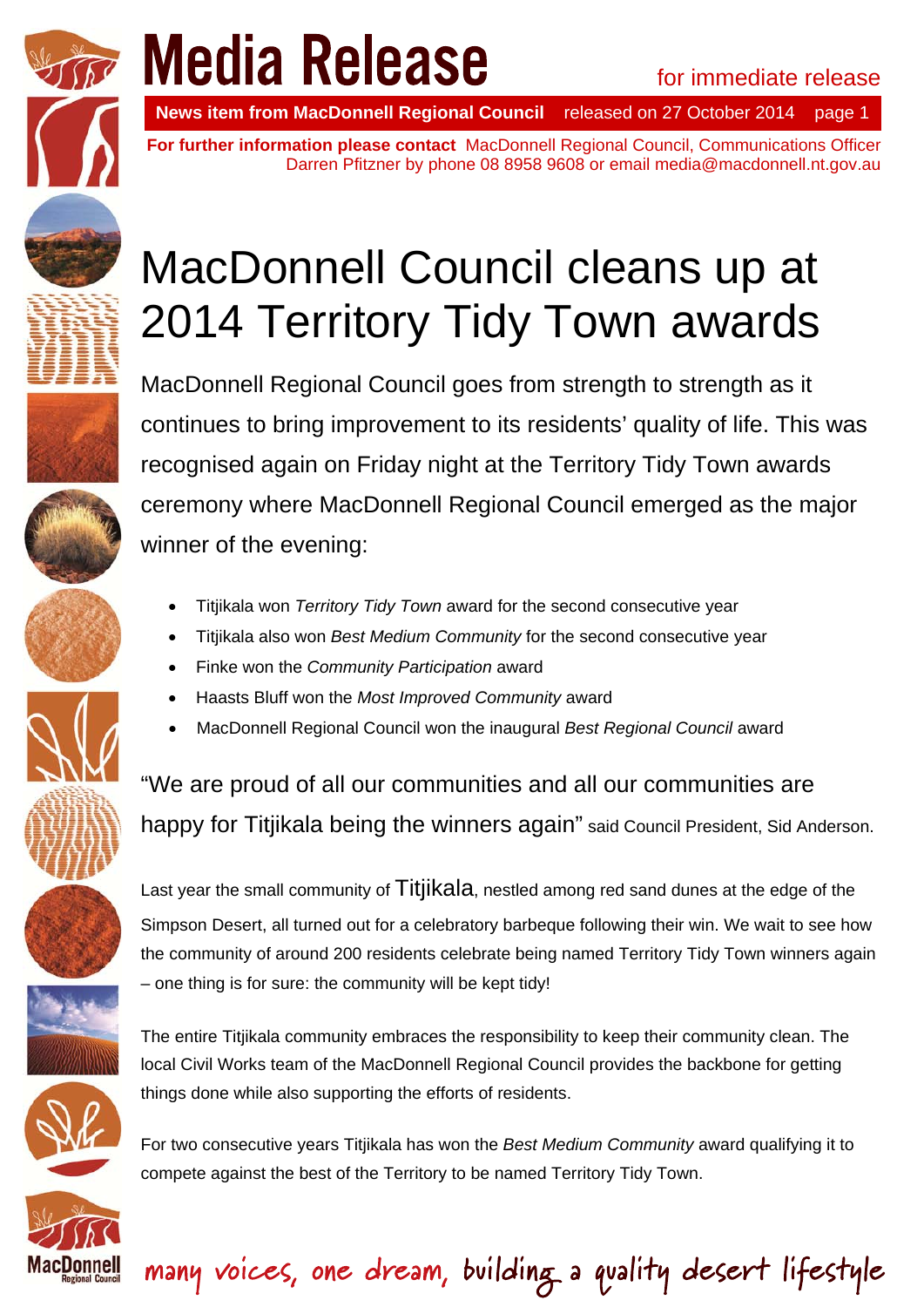

**News item from MacDonnell Regional Council** 

**For further information please contact** MacDonnell Regional Council, Communications Officer Darren Pfitzner by phone 08 8958 9608 or email media@macdonnell.nt.gov.au

Since first being named the 2013Territory Tidy Town, Titjikala has installed street-name signs and taken delivery of a reconditioned compactor truck to improve its regular rubbish collection service. It has also seen upgrades to its cemetery including a shade structure, seating, wheelie bin-stands and a water tank and its family park has had a shade structure, water bubbler and reticulation installed.

In recent years the Territory Tidy Towns competition has been reinvigorated in remote communities across the Northern Territory. Following Titjikala's success this year, competition for the honour had increased throughout the MacDonnell Regional Council.

## "MacDonnell Regional Council communities just keep looking better!"

said Hiemo Schober, CEO of the Keep Australia Beautiful Council NT after visiting all MacDonnell Regional Council communities, as he travelled around the Northern Territory judging for this year's competition, "I was pleased to see how much each of the communities had improved – it is exciting to see, but it makes my job so much harder when I have to decide which is the best. Some communities only just missed out on being named as finalists."

In winning the *Community Participation Award* category, Finke is emerging as a challenger to their reigning neighbours. As well as upgrades to its cemetery including a shade structure, seating, wheelie bin-stands and a water tank, Finke (known locally as Aputula) has this year completed its family park with the installation of new playground equipment, shade, seating, binstands and bollards. New seating was also installed at the softball pitch with trees planted around the sports ground perimeter. Finke also installed two new pedestrian crossings as well as taking delivery of a new compactor truck that is set to improve its regular rubbish collection service.

Haasts Bluff was recognised for its efforts when named winner of the *Most Improved Community* category. The Civil Works staff commenced Certificate 2 training in Rural Operations in the Haasts Bluff community in partnership with the Centre for Appropriate Technology (CAT). Haasts Bluff (sometimes called Ikuntji) has also seen upgrades to its cemetery that include a new shade structure, seating, water tank and wheelie bins, as well as to its family park.

"I knew our communities were doing great work – but to be told we are the Best Regional Council suggests we are doing something right!" said MacDonnell Regional Council CEO, Jeff MacLeod.

many voices, one dream, building a quality desert lifestyle